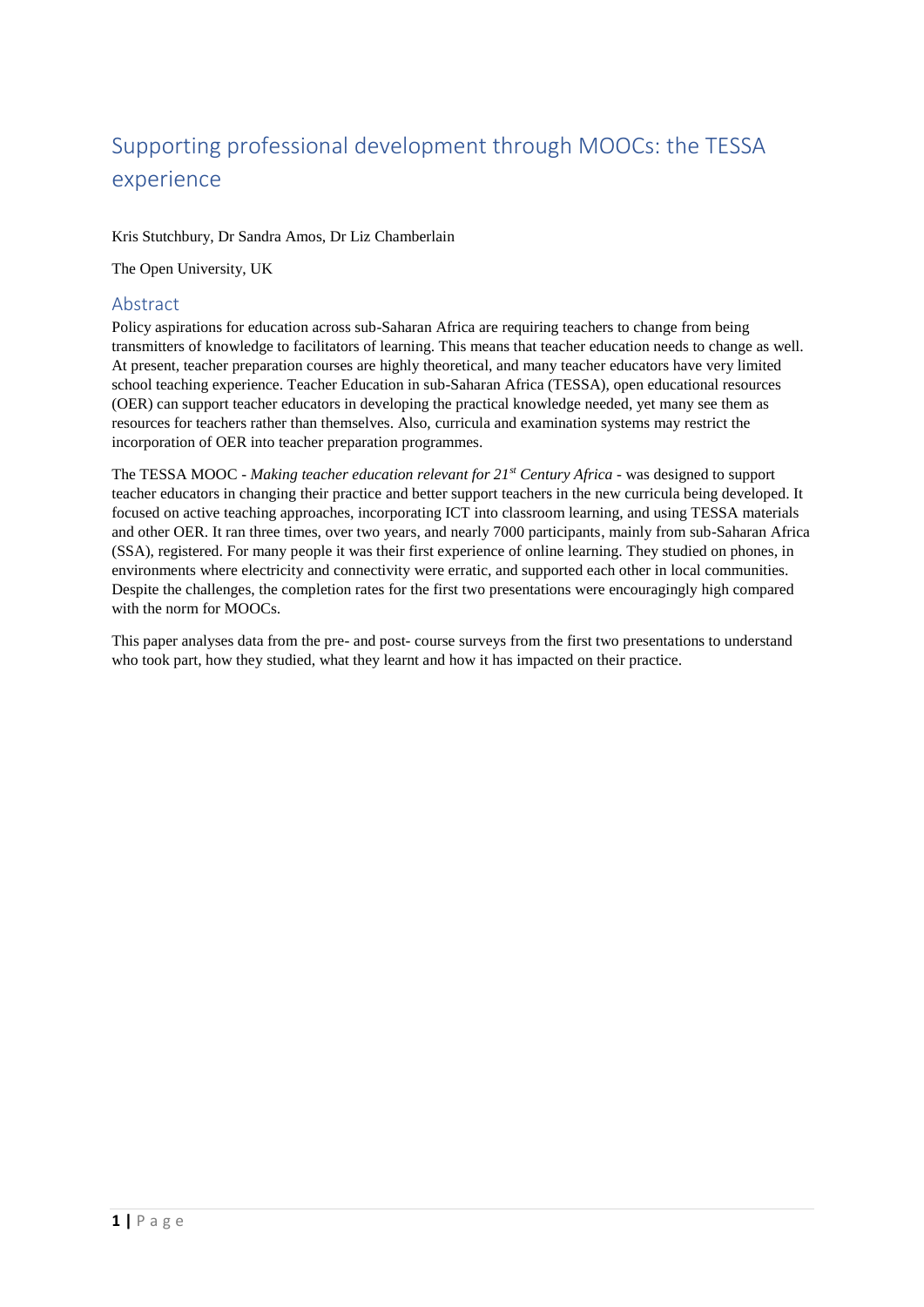## Introduction

This paper considers the potential of open online learning to develop the quality of teacher education in sub-Saharan Africa (SSA). Massive Open Online Courses (MOOCs) and open educational resources (OER) promise a great deal for low-resource environments, yet the uptake of opportunities in the global south is low and there remains a disconnect between the OER developer and the target user community.

Drawing on professional knowledge gained in context, the FutureLearn MOOC '*Making teacher education relevant for 21st Century Africa*' was a purposeful attempt to harness open learning to address a development need. This paper draws on pre- and post- course data to examine the motivations and aspirations of the participants and evidence of the potential of the MOOC to impact on practice. It concludes with an analysis of the challenges faced by the team and recommendations for other MOOC developers aiming to support professional development.

## Background to the MOOC

## The development need

Teacher education Africa is in need of urgent change (Anamuah-Mensah *et al*, 2013; Harber, 2012; Moon & Villet, 2017). New policies and curricular advocating learner-centred approaches to teaching are requiring teachers to think and teach differently, which has significant implications for teacher educators. Although teacher educators are best placed to drive change (Cochran-Smith, 2006) there is a reluctance amongst this professional group to examine their practice and embrace the attitudes and values associated with active, learner-centred education (Moon & Umar, 2013).

Teacher educators in Africa are held in high esteem. Many are qualified to degree and masters level, whereas teaching requires only a certificate or diploma. High achieving, newly qualified teachers are often posted to colleges of education rather than to schools, suggesting that academic, theoretical knowledge about teaching is valued more highly than the practical knowledge of teaching.

Two major development projects co-ordinated by The Open University, Teacher Education in Sub-Saharan Africa (TESSA) and Teacher Education through School-based Support (TESS-India), have focused on making available contextually relevant open educational resources (OER) to support teachers in developing active approaches to learning and teaching. In work to mediate the OER, teacher educators were identified as a key professional group, as they work with large numbers of pre-service and in-service teachers. However, research by Wolfenden *et al* (2107) showed that '*the innovation in practice and the transformation in pedagogy promised by OER is……still fragile, confined to a few converts working independently or with one or two collaborators within….institutions'* (2017: 277). The TESSA MOOC is a purposeful attempt to promote the use of OER, in the belief that through participation in, and reflection on, practice, teacher educators can be supported in developing and modelling new approaches to learning and teaching (Murphy & Wolfenden, 2013).

### Supporting professional development through MOOCs

MOOCs offer unrestricted access to learners, flexibility over how, when and where they learn, and choice over the extent to which they engage with the different parts of a course. They have the potential to provide professional learning at scale (Czerniewicz, Deacon, Small, & Walji, 2014), but they are not always successful in doing so (Milligan, Littlejohn, & Ukadike, 2014). MOOC uptake in developing world contexts is patchy (Garrido *et al*., 2016; Liyanagunawardena *et al* ; 2013) and completion rates are generally very low (Jordan, 2015; Perna *et a*l, 2014). However, evidence from a study based on the TESS-India MOOC (Wolfenden *et al*, 2017) suggests that it is possible to disrupt traditional cascade models for professional development and challenge some of the previous findings about MOOCs (Milligan and Littlejohn, 2014), through the provision of authentic tasks related to practice, trained facilitators and organised support, and consideration of the sort of technology and access available.

In a meta-synthesis of the Researching OER for Development (ROER4D) studies (Hodgkinson-Williams *et al*, 2017) concluded that the uptake of OER in the global south requires both structural and cultural factors to be in place. The next section examines the rational for the TESSA MOOC and demonstrates how our understanding of the context (structural factors), previous learning and the findings from research contributed to the design of the MOOC.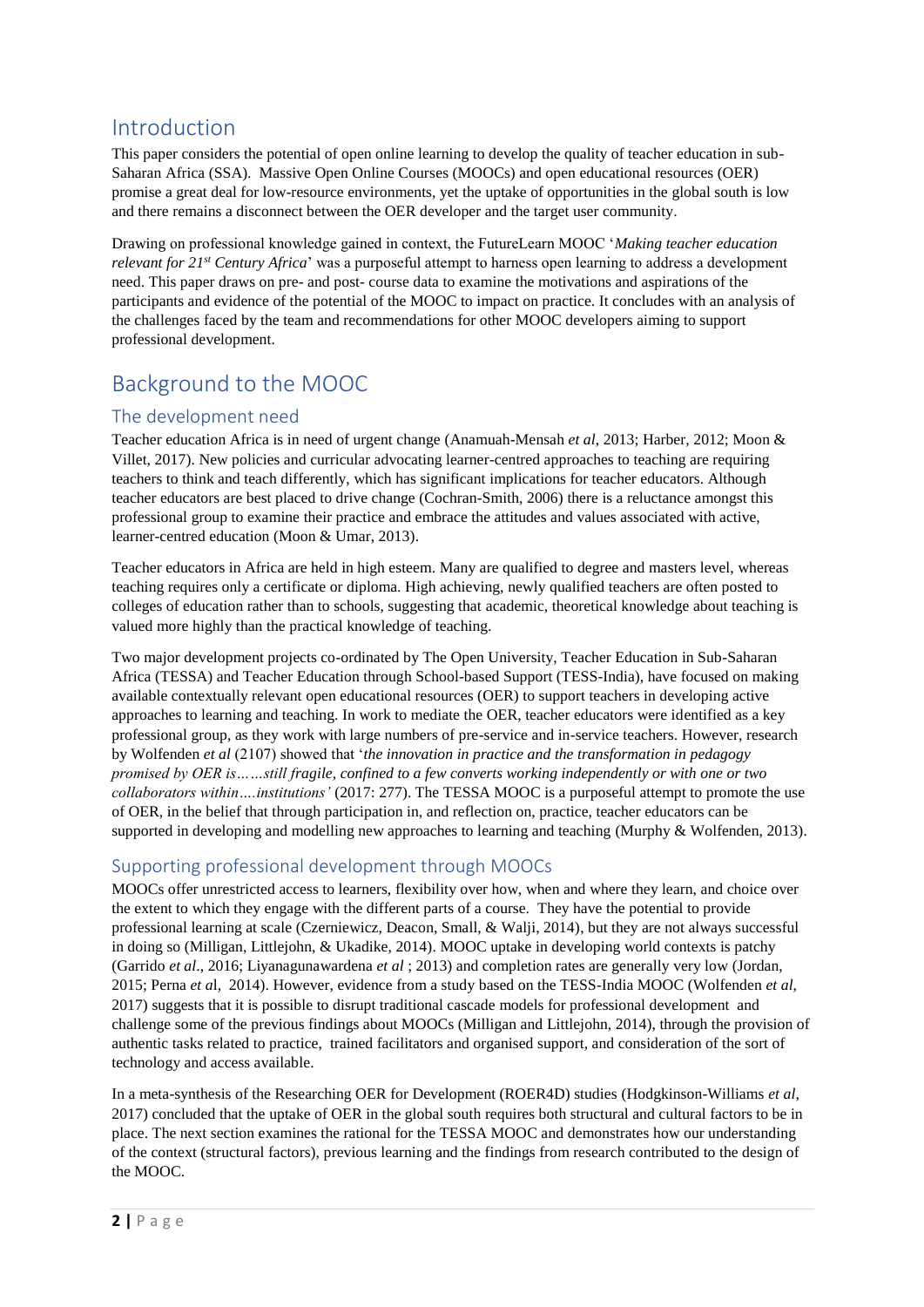#### The TESSA MOOC

Teacher educators in Africa have qualified in a system that positions learners as passive receivers of knowledge. Now they face preparing teachers to teach in a completely different way. Learner-centred education (LCE) – the aspiration behind policies across the global south  $-$  can be viewed as a set of attitudes to learners, which conceptualises them as agentive, capable, experienced and most likely to learn through active engagement in authentic activities (Schweisfurth, 2015). The main purpose of this MOOC was to model active learner-centred teaching so that teacher educators would experience 'active control' (Schweisfurth, 2013:20) and have the opportunity to develop collaborative networks. Perhaps most importantly they would have the opportunity to learn something about themselves as learners

Harnessing OER needs attention if the potential of OER to address professional development needs in resourcepoor environments is to be realised (Wolfenden *et al*., 2017) . The MOOC as a mediation tool for OER was developed and tested in India (Wolfenden, Cross, *et al*., 2017). Success, in the form of 40,000 registrations and a 50% completion rate, was attributed to '*a blend of digital and physical learning spaces, which help collapse the global into the local'* (2017:139). In the MOOC model adopted for India, local facilitators, nominated by state education officers, were trained in face-to-face workshops. This gave participants the opportunity to study as part of a group and where technical support could be made available (Li *et al*., 2014).

In SSA, institutional structures are not as robust as those in India and there was not the element of compulsion that led to the initial uptake in India. Consequently, an African MOOC needed to be shorter and speak to local priorities. Through working in country, we identified the priorities as learner-centred, active teaching approaches and integrating ICT into classroom teaching. As an additional incentive, participants were offered a free certificate of completion.

Bonk & Lee, (2017) argued that MOOC design should give learners choice, control, fun, the opportunity for professional growth and a sense of freedom to learn. It should also include opportunities for collaboration, and guidance in finding and selecting resources. This formed the foundation of the MOOC, which was conceptualised in terms of 'practice into theory'. Activities started with questions about practice, or a case study describing an aspect of practice. Although TESSA OER were foregrounded because of funding from the Ferguson Foundation, OER were included from other sources including UNESCO, Commonwealth of Learning and OER Africa. Figure 1 demonstrates how the MOOC was positioned as a mediating tool.

*Figure 1: The TESSA MOOC mediates OER to support new practices in teaching and learning*



Many of the MOOC activities were tested in workshops conducted in country with teacher educators, bringing an element of co-design to the final product through a process of authentic feedback from and revision by the end users. One significant issue raised was that although many teacher education colleges in Africa have access to the internet, connectivity is often intermittent with narrow bandwidths. The MOOC design took account of this through the provision of descriptions and transcripts for participants unable to access multi-media.

For the first presentation in 2017, a facilitation model was developed training 142 face-to-face facilitators across several African countries and supporting them in setting up institutional study groups. The training gave facilitators a preview of the MOOC and the output from the facilitation workshop was a co-designed MOOC Facilitation Guide that reflected the reality of the contexts in which the MOOC would be studied. In the second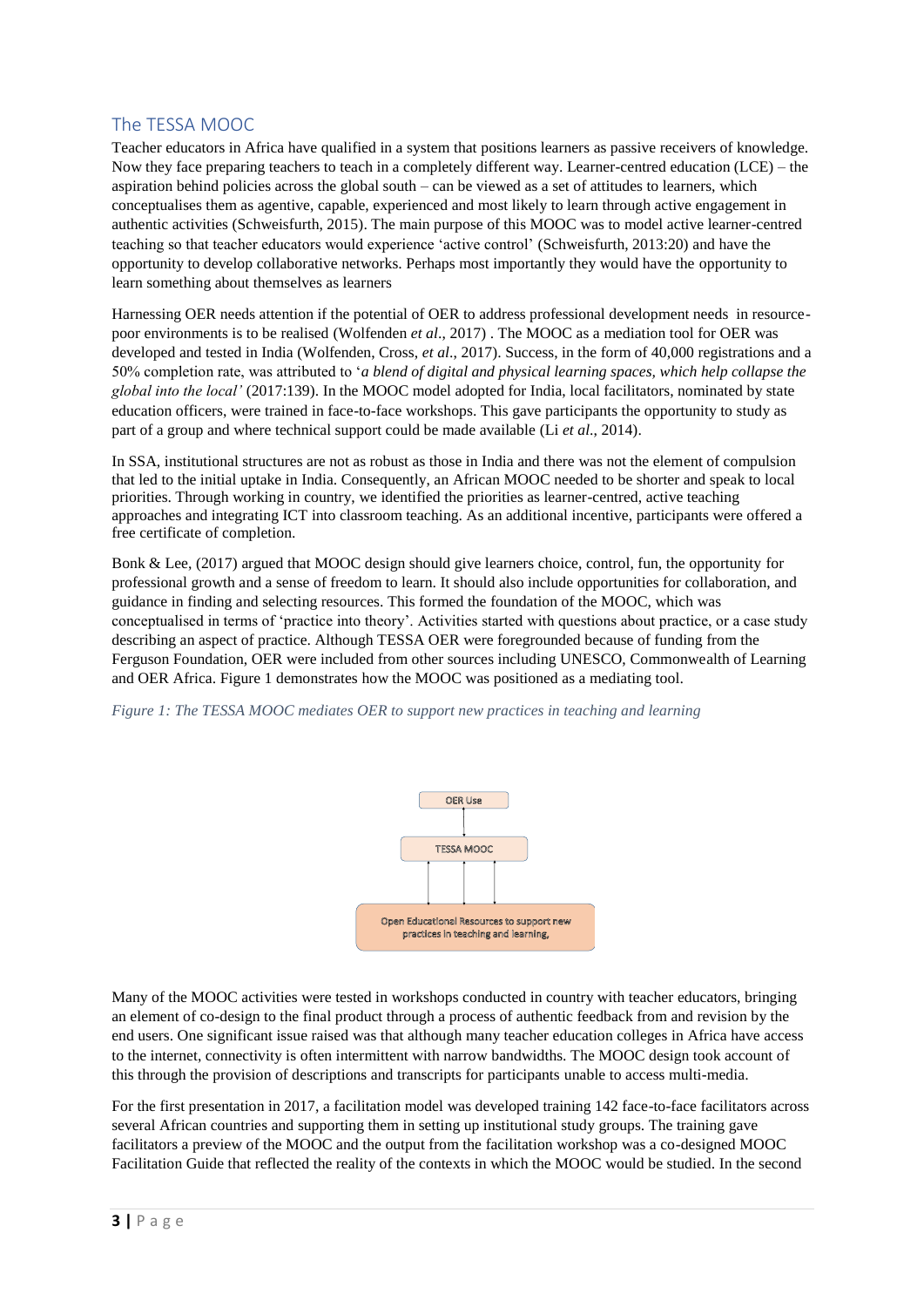iteration in 2018, MOOC 'graduates' were given the opportunity to act as mentors, supporting a local group and contributing to forum discussions in this capacity.

### The Study

The study set out to learn more about the participants, how they studied, what they took from the experience and the potential for pedagogic change as a result of participation in the MOOC.

There were three research questions:

- 1. Who were the MOOC participants? What were their aspirations and motivations?
- 2. How did participants experience the MOOC?
- 3. What is the evidence that the MOOC can impact on practice?

Data was drawn from the pre- and post-course surveys from both presentations. Permissions to use the data for research purposes were obtained at registration and all the data was handled anonymously.

The analysis was carried out in the context of what is known about the uptake of open learning. Survey questions relevant to the research questions were selected (see Table 1). The responses were analysed using an emergent coding system. Codes were then grouped together into categories in order to provide a clearer view of the findings. For example, 13 codes were identified in responses to the question:

*What were you most proud of achieving or doing as a result of the MOOC?* (Post-course, Q9).

For reporting purposes, the responses were grouped into

- using ICT more
- awareness and use of OER
- impact of teaching and learning (more learner-centred)
- completing
- being a better professional
- other

In response to the question: *Describe what changes you have noticed in your how your students respond to your teaching* (post-course, Q24), 17 codes were identified. These are reported under the headings:

- greater involvement in learning
- developed specific skills (more creative, more resourceful, more curious etc.)

Responses that did not fit into these categories were labelled 'other'.

| Table 1: A summary of the data set used to inform the research questions |  |  |  |  |
|--------------------------------------------------------------------------|--|--|--|--|
|--------------------------------------------------------------------------|--|--|--|--|

| <b>Research question</b>                        | <b>Pre-course survey question</b><br>(number of responses MOOC1,<br>number of responses MOOC 2),<br>question no.                                                                     | <b>Post-course survey question</b><br>(number of responses MOOC1,<br>number of responses MOOC 2),<br>question no. |
|-------------------------------------------------|--------------------------------------------------------------------------------------------------------------------------------------------------------------------------------------|-------------------------------------------------------------------------------------------------------------------|
| Who were the MOOC<br>participants?              | Please tell us your job role<br>$(n=247, n=102)$ Q6                                                                                                                                  |                                                                                                                   |
| What were their aspirations and<br>motivations? | Which of the following best<br>describes why you want to take<br>this course?<br>$(n=392, n=164)$ Q1<br>What do you hope to achieve by<br>taking this course?<br>$(n=369, n=148)$ Q2 |                                                                                                                   |
| What was their experience of the<br>MOOC?       |                                                                                                                                                                                      | How much did you enjoy your<br>course experience overall?<br>$(n=262, n=105)$ O2                                  |
|                                                 |                                                                                                                                                                                      | What was your favourite part of<br>the course and why? $(n=259)$ ,<br>$n=104$ ) O3                                |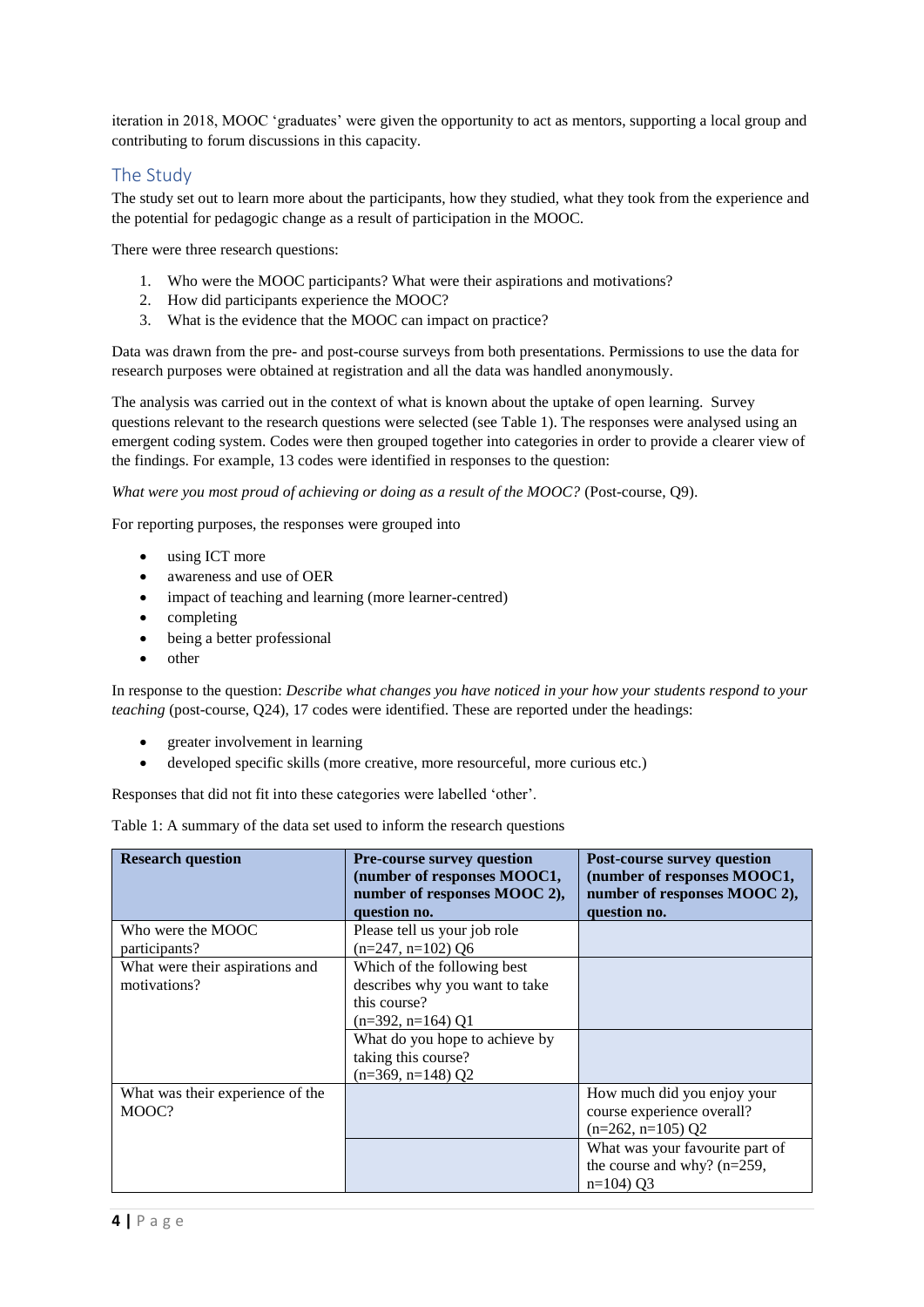|                               | What were you most proud of       |
|-------------------------------|-----------------------------------|
|                               | achieving or doing?               |
|                               | $(n=243, n=99)$ Q9                |
|                               | Which of the following statements |
|                               | do you agree with?                |
|                               | $(n=217, n=89)$ Q7                |
|                               | How well did the course help you  |
|                               | meet your learning goals? (n=254, |
|                               | $n=104$ ) Q8                      |
|                               | What challenges did you face in   |
|                               | studying the course?              |
|                               | $(n=250, n=45)$ Q18               |
|                               | Did you use any of the following  |
|                               | to help you study during the      |
|                               | course?                           |
|                               | $(n=251, n=99)$ Q16               |
|                               | In how many different weeks did   |
|                               | you use the following to help you |
|                               | study the course? $(n=251, n=97)$ |
|                               | Q17                               |
| What is the evidence that the | Has there been a change in how    |
| MOOC can impact on practice?  | your students respond to your     |
|                               | teaching?                         |
|                               | $(n=226, n=89)$ Q23               |
|                               | Describe what changes you have    |
|                               | noticed.                          |
|                               | $(n=199, n=61)$ Q24               |

## **Limitations**

The response figures given in Table 1 represent a return rate of approximately 10% for MOOC 1 and 7% for MOOC 2. The difference may reflect the impact of facilitation, given no facilitation workshops occurred before MOOC 2. Although not all participants and completers submitted responses to the surveys, the number of responses was judged to be sufficient to draw some tentative conclusions. The other notable limitation was the variation in detail provided in the free responses and the different meanings that may have been attached to terms used. This meant that a level of interpretation was necessary in the analysis. By grouping the codes together for reporting circumstances, some of this potential variation was removed.

Although the findings presented here are tentative, they provided insights that highlight the potential of MOOCs to support professional development when the learning design takes account of local needs and contextual knowledge.

### Findings

The findings will be reported against the research questions.

Who were the MOOC participants? What were their aspirations and motivations?

The demographic information concerning MOOC participants is given in Tables 2 and 3.

| Country      | MOOC1         |               | MOOC <sub>2</sub> |               |
|--------------|---------------|---------------|-------------------|---------------|
|              | <b>Number</b> | $\frac{0}{0}$ | <b>Number</b>     | $\frac{0}{0}$ |
| Zambia       | 464           | 20            | 119               | h             |
| Nigeria      | 372           | 16            | 492               | 24            |
| Kenya        | 180           | 8             | 379               | 18            |
| Malawi       | 180           | 8             |                   |               |
| Uganda       | 132           | 6             | 176               | Ω             |
| Ghana        | 128           |               | 114               | 6             |
| South Africa | 64            |               | 153               |               |

Table 2: MOOC Participants (joiners)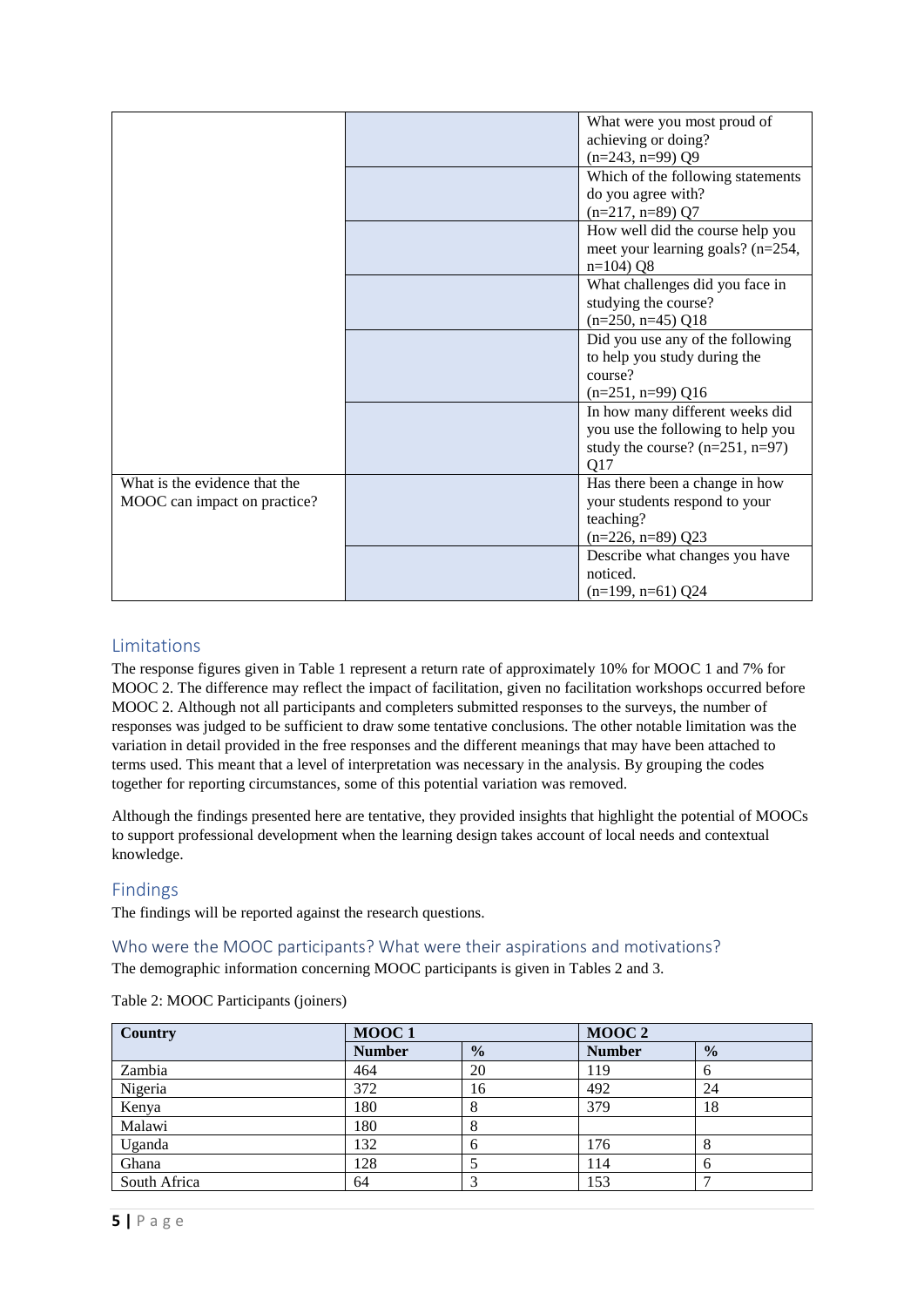| Tanzania      | ہ ہے<br>ر ر |               | ററ<br>40 |    |
|---------------|-------------|---------------|----------|----|
| Zimbabwe      | 10          |               | ററ<br>40 |    |
| Other/unknown | 761         | $\sim$<br>ل ک | 601      | 29 |
|               | 2352        |               | 2092     |    |

| Age range      | MOOC $1\left(\frac{9}{6}\right)$ | <b>MOOC 2</b> $(\% )$ |
|----------------|----------------------------------|-----------------------|
| 18-25          | О                                | 14                    |
| 26-35          | 20                               | 28                    |
| 36-45          | 29                               | 32                    |
| $46 - 55$      | 28                               |                       |
| $56 - 65$      | 10                               |                       |
| $>65$          |                                  |                       |
| <b>Unknown</b> | ◠                                |                       |
| /unreported    |                                  |                       |

Table 3: The demographics of MOOC Joiners

Three pre-course survey questions about job role, previous experience and understanding of the subject revealed that participants believed they had some prior understanding (94/93%) and understood the subject fairly or very well (73%/73%). Unsurprisingly, most were working in a related field (70% / 61%).

Identifying the participants' job role from the free response question was more difficult. Non-specific responses such as 'teacher', 'lecturer', 'educator' gave no indication of the institution or phase of education. In both iterations of the MOOC, 14% of those who responded identified as lecturers. These were assumed to be working in higher education institutions, although no assumptions could be made about the courses they worked on or the nature of their work. The role of 'teacher' was identified by 23% in MOOC 1 and 46% in MOOC 2, perhaps reflecting the encouragement given to teachers by some teacher educators from MOOC 1. However, it could not be assumed that all those identifying as 'teacher' were based in school. Some responses made clear that they were teachers in an HE context and some in a school context. In MOOC 1, 44% identified as a teacher educator or teacher trainer, but only 25% in MOOC 2. These participants were assumed to be in HE, but it was not possible to distinguish whether they taught subject content, pedagogy or both.

In both iterations of the MOOC, participants reasons for doing the course were mainly connected to advancing, developing or staying up to date in the profession (83%). To a free response question asking for other reasons or more detail, 368 participants responded in MOOC 1. Of these, 7% focused on career development or certification. Learning about ICT was cited as a driver by 45%, and 11% had reasons connected with staying up to date. For example, *"I need to learn contemporary approaches" and "I want to stay abreast with developments".*

Sharing and networking were mentioned by only 3%. Improving the outcomes and experience of learners, whether pupils in school or students in HE, was only cited by 8%. Almost 42% were focused on developing their own professional knowledge and practice. Improving teacher education more generally was cited by 14% as an important reason for doing the course.

The 168 participants who responded to the same question in MOOC 2 revealed similarities and significant differences between the two groups. Similar results were found for improving ITE, learner outcomes, career development and sharing and networking. However, only 25% mentioned ICT, but more emphasis was found on being up-to-date (23%) and being part of an international teacher education community.

#### How did participants experience the MOOC?

The overall completion rate across the two MOOCs was 37%. This compares favourably with the average MOOC completion rate of  $12 - 15\%$ , and in the context of SSA represents a significant success. In MOOC 1 facilitators were trained, and TESSA sponsored participants were registered through the OU. The completion rate for TESSA participants was 58% (42% overall). In MOOC 2 a 'sponsored MOOC' model was used that did not differentiate between TESSA and other participants and the completion rate was significantly lower at 30%.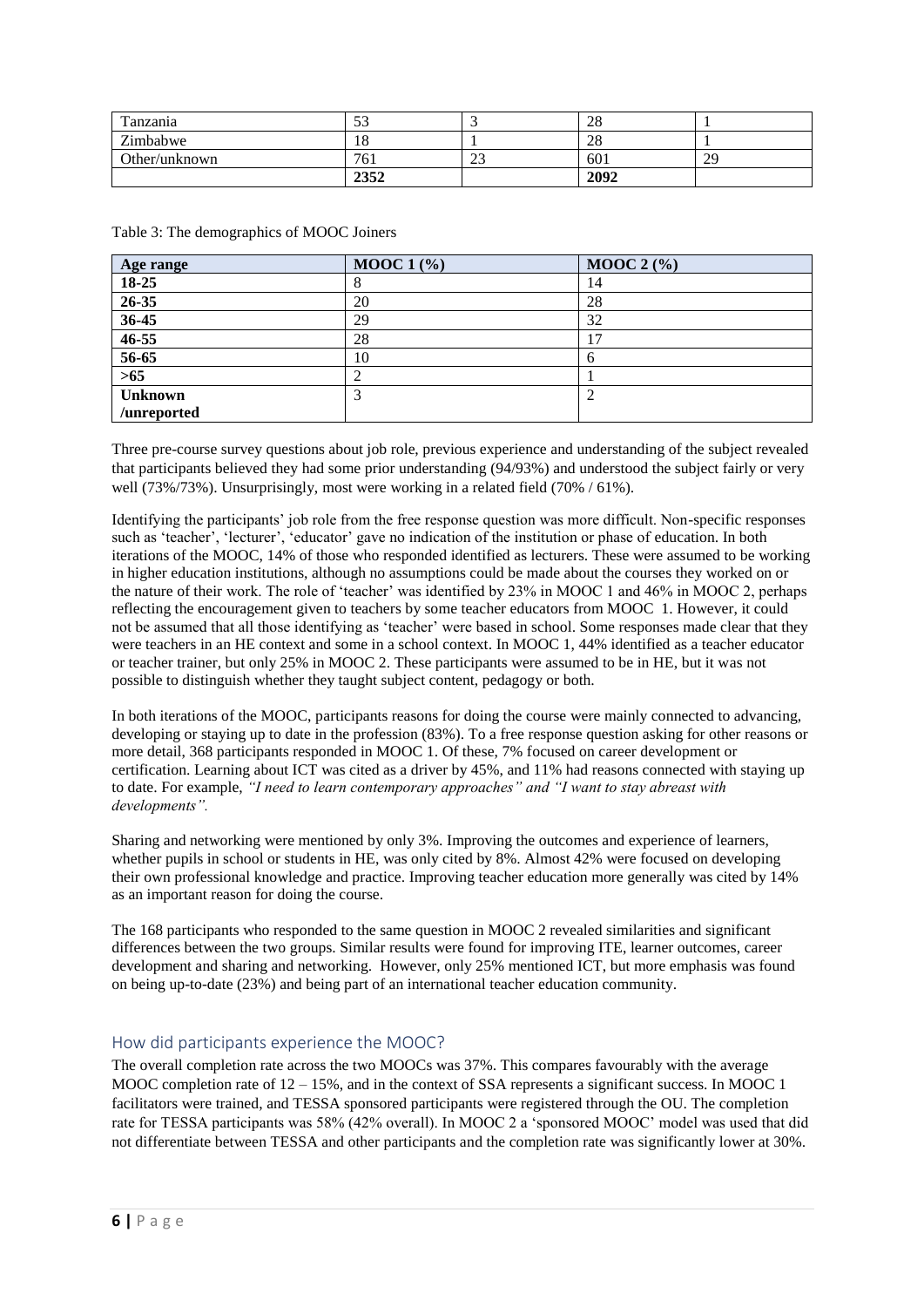Participants enjoyed the MOOC with 93% (MOOC 1) and 94% (MOOC 2) selecting *'I enjoyed it a lot'*. The most popular part of the course was *Integrating ICT into teaching*. In response to the question '*What was your least favourite aspect of the course?*' 46% of respondents selected '*none*'. Of the remainder, 26% referred to some aspect of the learning design and 25% identified a specific activity as their least favourite aspect.

Across the two MOOCs, 96% of respondents reported that the course helped them to meet their learning goals. The aspects of their achievement that they were most proud of are reported in Figure 1:



Figure 1: What are you most proud of achieving or doing as a result of taking this course?

The challenges reported by participants are shown in Figure 2:



Other significant challenges reported in the free response section included power cuts and having enough time to study.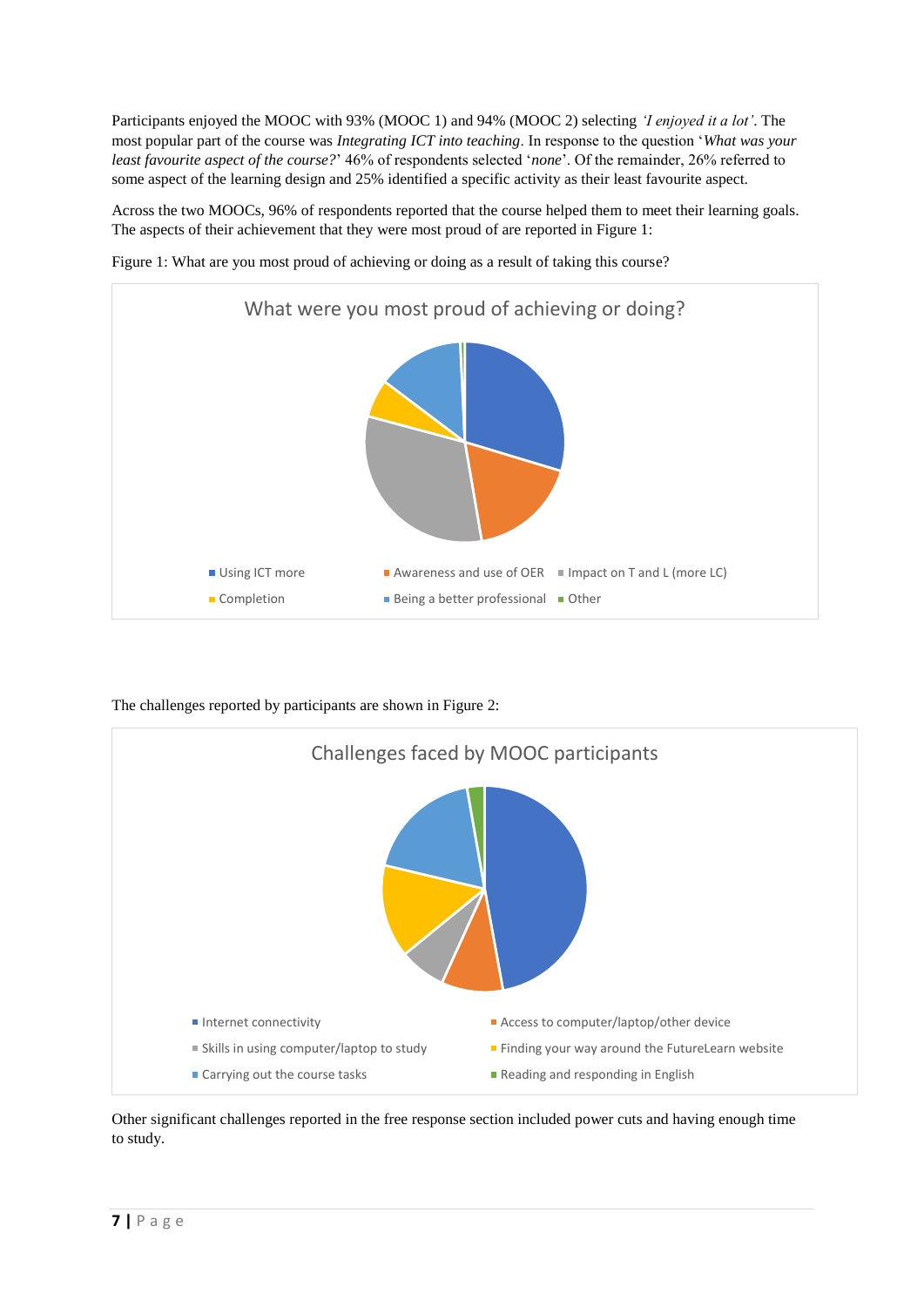The final aspect of the participant experience that we considered was how participants studied. The course discussion and discussions with colleagues accounted for nearly 40% of the responses, which, given the emphasis in the literature on teacher learning on collaborative learning (e.g. Shulman & Shulman, 2007), and the relative low percentage of participants who cited 'sharing and networking' as a motivation for taking part, is very encouraging.

What helped participants to study during the course is presented in Figure 3. Social media in the form of WhatsApp, Facebook and text messages proved to be a significant mode of support accounting for 29% of responses.



Figure 3: What helped participants to study during the course?

#### What is the evidence that the MOOC can impact on practice?

We asked participants if there had been a change in how their students respond to their teaching since studying the course. Across both presentations, 70% of respondents replied 'yes'. Analysis of the subsequent free response question, which asked them to describe the changes they had noticed, is given in Figure 4:

Figure 4: In what ways did your students' behaviour change as a result of you studying the MOOC?

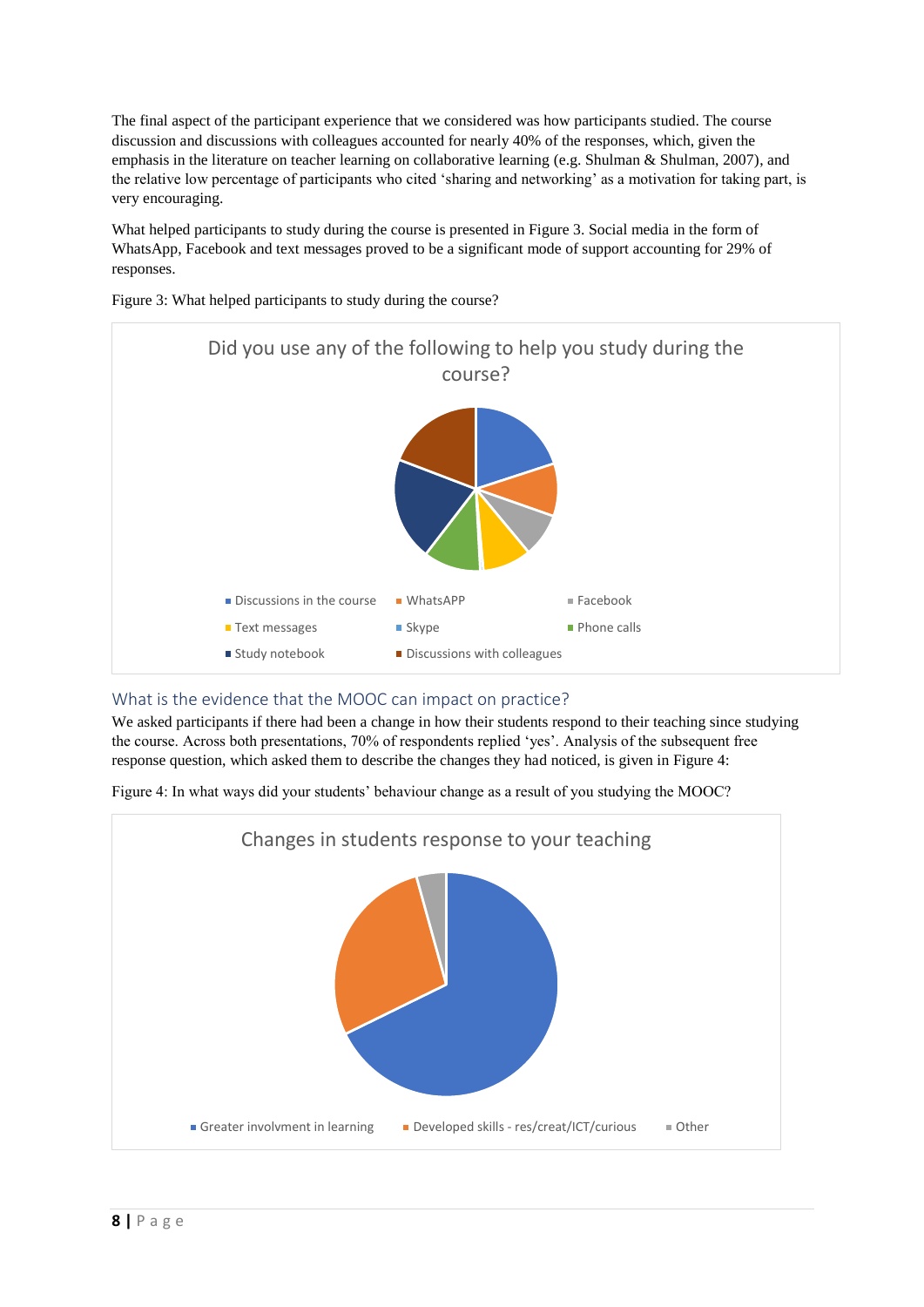'Greater involvement in learning' includes phrases such as, *'more participation', 'they contribute more', 'they are more engaged', 'they understand me better'* and *'attendance has improved'*. The skills that were specifically mentioned included: *'more creative', 'they are more resourceful', 'they use their Smart phones more', 'they are more curious'*. Several respondents declared that '*there are been great changes*' without being specific.

## **Discussion**

The participants were well qualified and could perhaps generally be considered to be mid-career. As was found by Milligan and Littlejohn (2017) the participants did not do the MOOC to further their careers, but were motivated by the opportunity to develop their knowledge and practice and keep up with current trends and practices in other countries. The desire to improve teacher education or the outcomes for students was also a notable motivation and cited by 20% of the participants.

In this study, in contrast to the findings of Milligan and Littlejohn (2017), several respondents (4%) mentioned the opportunity to share and network with other professionals as a motivating factor. This is perhaps surprisingly low given that models of teacher learning cite collaboration as key in the co-construction of knowledge about teaching (Darling-Hammond, 2006; Shulman & Shulman, 2007). Significantly, although only 4% of participants gave sharing and networking as a motivation for studying the MOOC, 40% reported that they had engaged with the online discussions and had had discussions with colleagues. The impact of this sort of collaboration on professional practice needs to be explored in more detail in the next phase of this research.

The data on motivation for doing the course suggests that these professionals were responding to the requirement of recent policy and new curriculum demands to change their practice and develop teachers who would be able to teach using learner-centred, participatory pedagogy.

The MOOC achieved a relatively high completion rate and high levels of participant satisfaction. The provision of a free certificate proved to be an important incentive. This may reflect the perceived position of teacher educators as 'experts', reinforcing this aspect of their professional identity. The high levels of satisfaction and the reported pride in what they achieved suggests that the learning design did provide, fun, the opportunity for professional growth and a sense of freedom to learn (Bonk & Lee, 2017). The focus on practice is novel in this context (O'Sullivan, 2010) with the result that many very highly qualified people found activities that stimulated and challenged them. The facilitation model worked well. For MOOC 1, the focus was Zambia and Malawi, resulting in significant uptake. For MOOC 2, the similar resources were not available, but a MOOC graduate and TESSA Ambassador from Kenya, used her role as a visiting professor in Nigeria to motivate participation. Here, many very learned, academics found activities in the MOOC to interest and motivate them.

The sought-after outcome for professional development is the possibility of pedagogic change. The evidence from this study is encouraging, with teacher educators reporting increased engagement from their students. Having noticed positive changes in their students, it is possible that new practices will become embedded and that pre-service and in-service teachers will have the opportunity to experience the sort of teaching approaches that they are being expected to adopt.

MOOC 3 has just finished and the intention is to strengthen the study in the future, by conducting in-depth interviews with MOOC completers from different countries and different settings.

## Conclusion

The success of the TESSA MOOC demonstrates that MOOCs do have the potential to support professional development provided resources are devoted to providing active facilitation. Instrumental in the success was the clear identification of a development need, a learning design that explicitly supports that need, and a facilitation model that provided localised support. It has been shown that despite challenges in connectivity, and the pressure of studying alongside other duties, participants were motivated to solve local problems in order to take part, and that they valued the opportunity. There is emerging evidence that pedagogic change can follow from such experiences.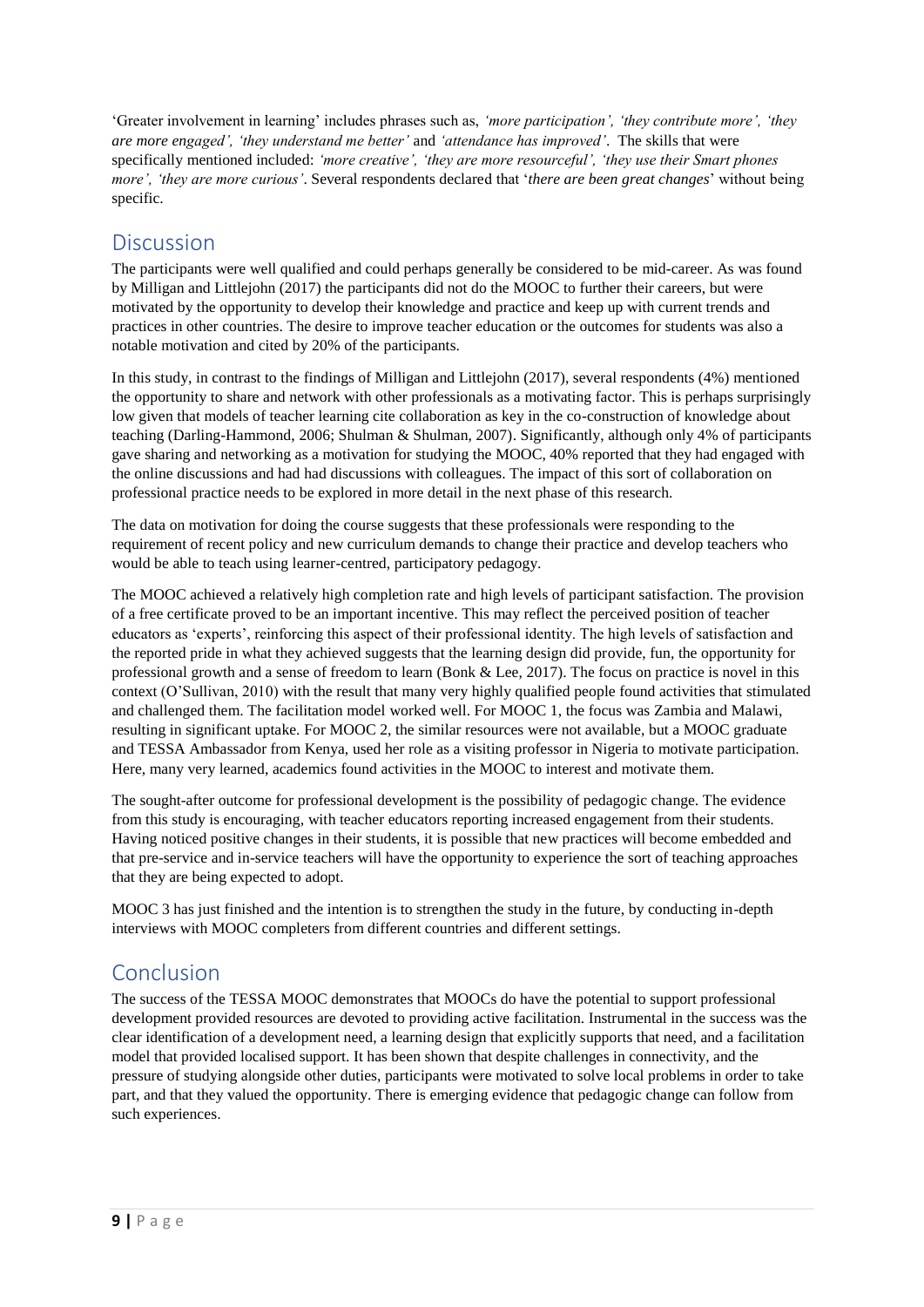## Acknowledgements

The TESSA MOOC and the subsequent research was funded by a grant from the Alan and Nesta Ferguson Foundation

## References

Anamuah-Mensah, J., Banks, F., Moon, B., & Wolfenden, F. (2013). New modes of teacher and pre-service training and professional development. In B. Moon (Ed.), *Teacher Education and the Challenge of Development: A Global Analysis* (pp. 201–211).

Bonk, C., & Lee, M. M. (2017). Motivations, achievements and challenges of self-directed informal learners in open education environments and MOOCs. *Journal of Learning for Development*, *4*(1), 36–57.

Cochran-Smith, M. (2006). Teacher Education and the need for public intellectuals. *The New Educator*, *2*(3), 181–206.

Czerniewicz, L., Deacon, A., Small, J., & Walji, S. (2014). Developing world MOOCs: A curriculum view of the MOOC landscape. *Journal of Global Literacies, Technologies and Emerging Pedagogies, 2*(3), 122–139.

Darling-Hammond, L. (2006). Constructing 21st Century Teacher Education. *Journal of Teacher Education*, *57*(3), 300–314.

Garrido, M., Koepke, L., Andersen, S., Mena, A., Macapagal, M., & Dalvit, L. (2016). *Massive open online courses as a tool for workforce development in Colombia, the Philippines, and South Africa.* Retrieved from Technology & Social Change Group: University of Washington Information School. website: http://tascha.uw.edu/publications/massive-open-online-courses-as-a-tool-for-workforce-developmentincolombia-the-philippines-and-south-africa/

Harber, C. (2012). Contradictions in Teacher Education and teacher professionalism in sub-Saharan Africa: the case of South Africa. In R. Griffin (Ed.), *Teacher Education in sub-Saharan Africa: closer perspectives* (pp. 55– 70). Southampton, UK: Symposium books.

Hodgkinson-Williams, C., Arinto, P., Cartmill, T., & King, T. (2017). Factors influencing open educational practices and OER in the global south: meta-synthesis of the ROER4D project. In C. Hodgkinson-Williams & P. Arinto (Eds.), *Adoption and Impact of OER in the Global South* (pp. 27–68). Cape Town & Ottawa: African Minds, International Development Research Centre & Research on Open Educational Resources.

Jordan, K. (2015). Massive Open Online Course completion rates revisited: assessment, length and attrition. *International Review of Research in Open and Distributed Learning*, *16*(3), 341–358.

Li, N., Verma, H., Skevi, A., Zufferey, G., Blom, J., & Dillenbourg, P. (2014). Watching MOOCs together: investigating co-located MOOC study groups. *Distance Education*, *35*(2), 341–358.

Liyanagunawardena, T., Williams, S., & Adams, A. (2013). The impact and reach of MOOCs: A developing countries' perspective. *ELearning Papers 33*. Retrieved from http://centaur.reading.ac.uk/32452

Milligan, C., Littlejohn, A., & Ukadike, O. (2014). Professional learning in Massive Open Online courses. *Proceedings of the 9th International Conference on Networked Learning*. Presented at the International Conference on Networked Learning, Edinburgh. Retrieved from http://www.networkedlearningconference.org.uk/past/nlc2014/info/confpapers.htm

Moon, B., & Umar, A. (2013). Reorientating the agenda around teacher education and development. In B. Moon (Ed.), *Teacher Education and the Challenge of Development: a Global Analysis* (pp. 227–238). Abingdon: Routledge.

Moon, B., & Villet, C. (2017). Can new modes of digital learning help resolve the teacher crisis in sub-Saharan Africa? *Journal of Learning for Development*, *4*(1), 23–35.

Murphy, P., & Wolfenden, F. (2013). Developing a pedagogy of mutuality in a capability approach: teachers' experiences of using the Open Educational Resources (OER) of the teacher education in sub-Saharan Africa (TESSA) programme. *International Journal of Educational Development*, *33*, 263–271.

O'Sullivan, M. (2010). Educating the teacher educator - a Ugandan case study. *International Journal of Educational Development*, *30*, 377–387.